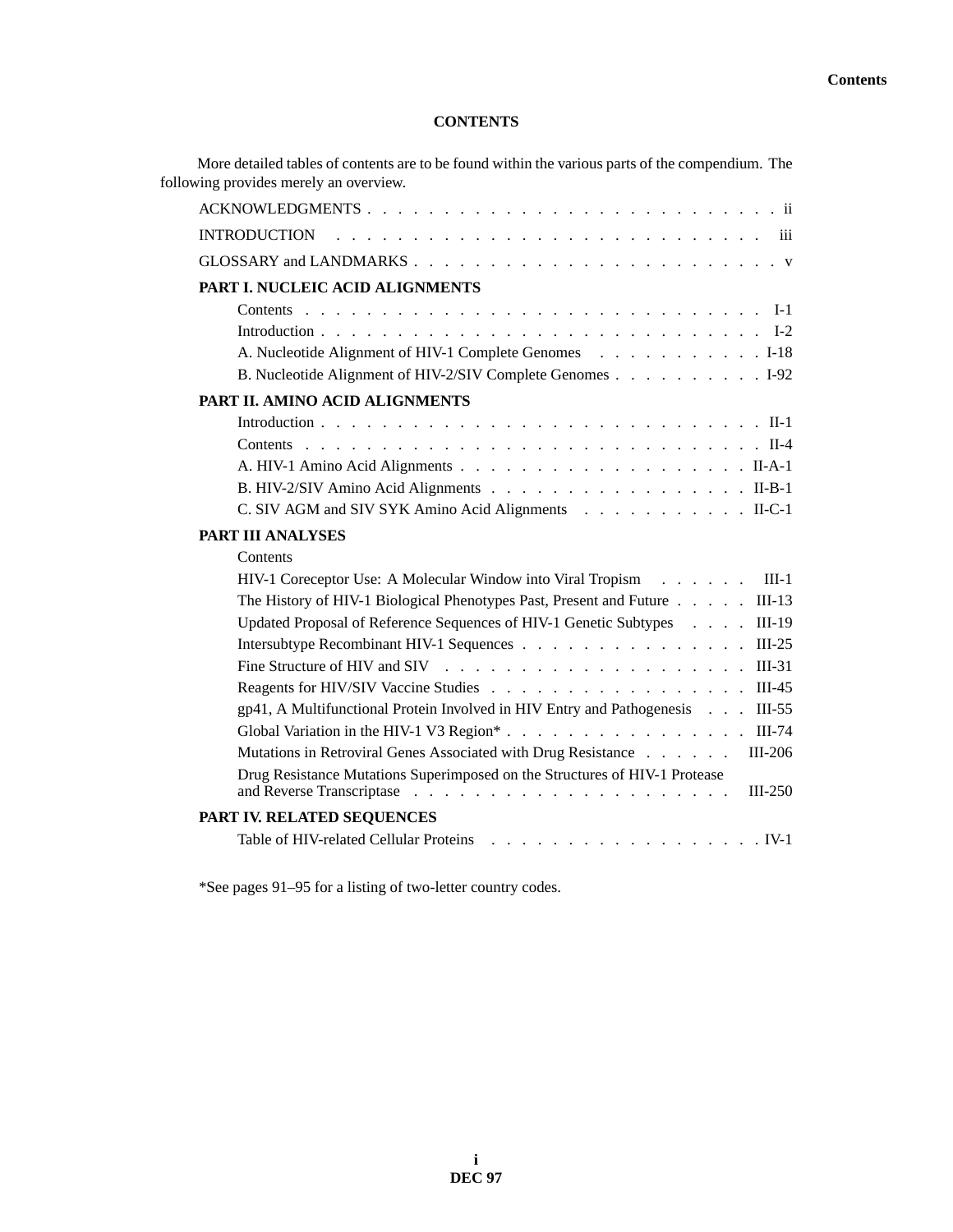### **ACKNOWLEDGMENTS**

The HIV Sequence Database and Analysis Project is funded by the Vaccine and Prevention Research Program of the AIDS Division of the National Institute of Allergy and Infectious Diseases (Dr. James Bradac, Project Officer) through an interagency agreement with the U.S. Department of Energy.

We thank the many researchers who have made their sequences available prior to publication.

We also thank editors from previous editions, Simon Wain-Hobson, Kuan-Teh Jeang, Lou Henderson and George Pavlakis, who were not a part of this year's publication but who may, at one time or another, return in this role.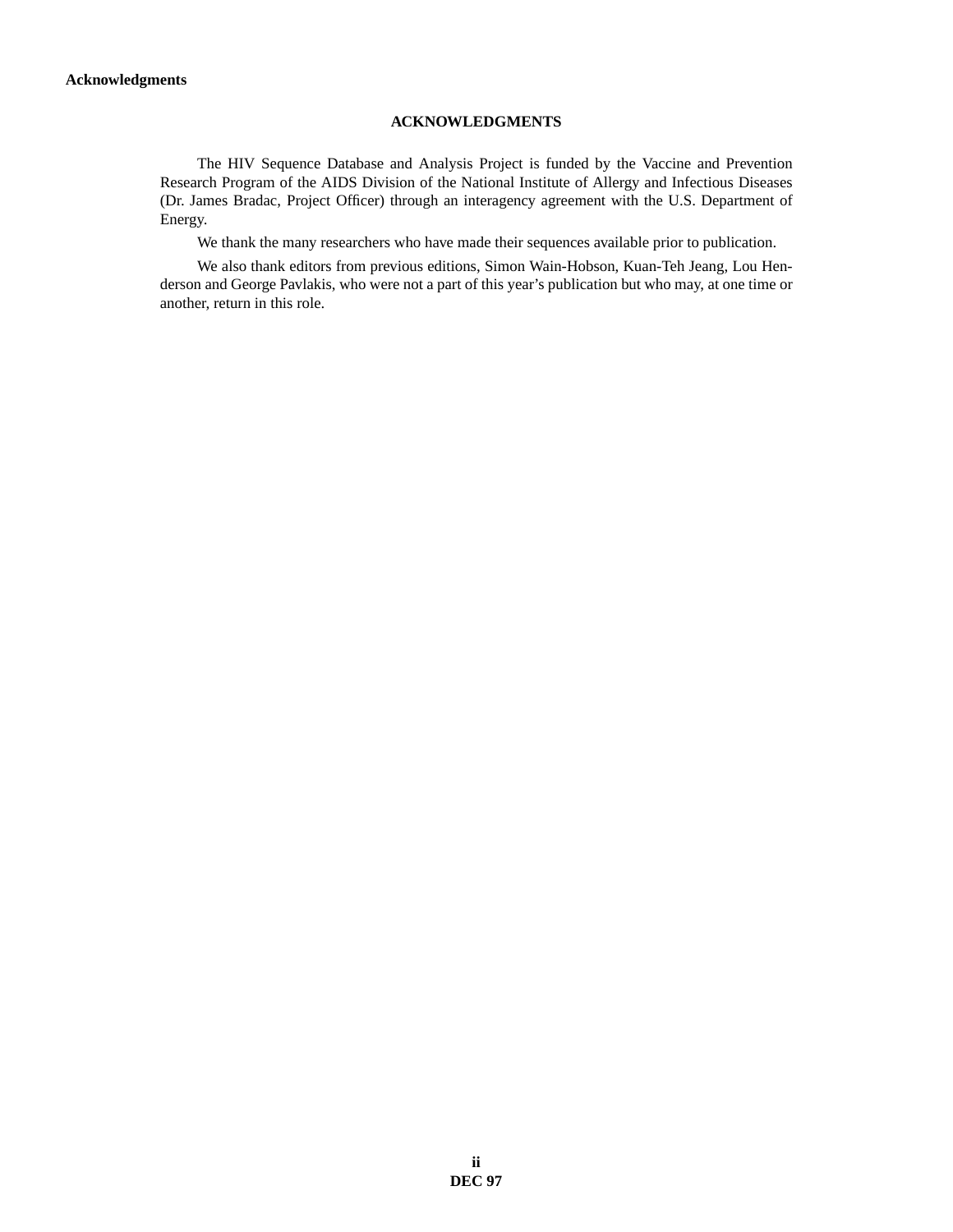# **Introduction**

This compendium is the result of an effort to compile, organize, and rapidly publish as much relevant molecular data concerning the human immunodeficiency viruses (HIV) and related retroviruses as possible. The scope of the compendium and database is best summarized by the four parts that it comprises: (I) Nucleic Acid Alignments, (II) Amino Acid Alignments, (III) Reviews and Analyses, and (IV) Related Sequences. Information within all the parts is updated throughout the year on the Web site, *http://hiv-web.lanl.gov*. This year we are not including floppy diskettes as the entire compendium is available both at our Web site and at our ftp site. If you need floppy diskettes please contact either Bette Korber (btk@t10.lanl.gov) or Kersti Rock (karm@t10.lanl.gov) by email or fax ((505) 665-4453).

While this publication could take the form of a review or sequence monograph, it is not so conceived. Instead, the literature from which the database is derived has simply been summarized and some elementary computational analyses have been performed upon the data. Interpretation and commentary have been avoided insofar as possible so that the reader can form his or her own judgments concerning the complex information. The exception to this are reviews submitted by experts in areas deemed of particular and basic importance to research involving AIDS viral sequence information. These are included in Part III, and are contributed by scientists with particular expertise in the area of interest. In addition to the general descriptions below of the parts of the compendium, the user should read the individual introductions for each part.

**Part I. Nucleic Acid Alignments.** Annotated nucleic acid sequence alignments of complete genomes of HIV-1/CPZ (Part A) and HIV-2/SIV (Part B) are presented. The hard-copy annotation includes coding regions, regulatory structures, splice sites, and other features of functional significance. The authority for this annotation is often invariance, the recurrence of patterns such as TATAA and AATAAA, although a brief listing of some of the references used for the annotation is included. Although our practice has been to conservatively annotate, we caution the user against docility: sequence information regarding transcripts, for example, is neither certain or complete at this time. Brief descriptions of the sequences, and the isolates from which they were derived, are provided, as well as additional references. Beginning in 1997, only full-length sequences are presented in the hard copy edition, to save space. Other HIV and SIV sequences are catalogued, and long fragments of coding regions for particular genes are aligned; these coding region alignments are available at our Web or ftp sites. The full formatted GenBank entries of these sequences are located on the Web site (*http://hiv-web.lanl.gov*) and the database FTP server.

**Part II. Amino Acid Alignments.** This section contains alignments of the amino acid sequences (mostly full-length) of all known coding regions, and open reading frames of HIV-1/CPZ (Part A), HIV-2/SIV (Part B), and SIV AGM/SYK (Part C). Sequences representing the range of global variation, including commonly used reference strains, were selected for inclusion in the printed copy. Other alignments with more complete sets of sequences are available on the Web site. Protein processing sites are annotated when known as well as key functional domains and overlapping reading frames. The reader should consult the introduction to Part II for further explanation of the presentation and annotation of the amino acid sequences.

**Part III. Analyses.** This section is open-ended with the constraint that the sequence analyses and compilations be basic and of interest to the diverse community of database users. In 1997, analyses and curatorial contributions include: updating of tables of mutations relating to drug resistance, a description of full-length recombinant genomes, a section on gp41, a reference set of sequences for use in HIV-1 subtyping, background information on the second receptor usage of different isolates, a description of viral phenotyping nomenclature, etc.

**Part IV. Related Sequences.** In the past this section contained related sequences, but this year the emphasis has shifted. This section now contains a summary of cellular proteins known or hypothesized to interact with or be affected by HIV and related viruses.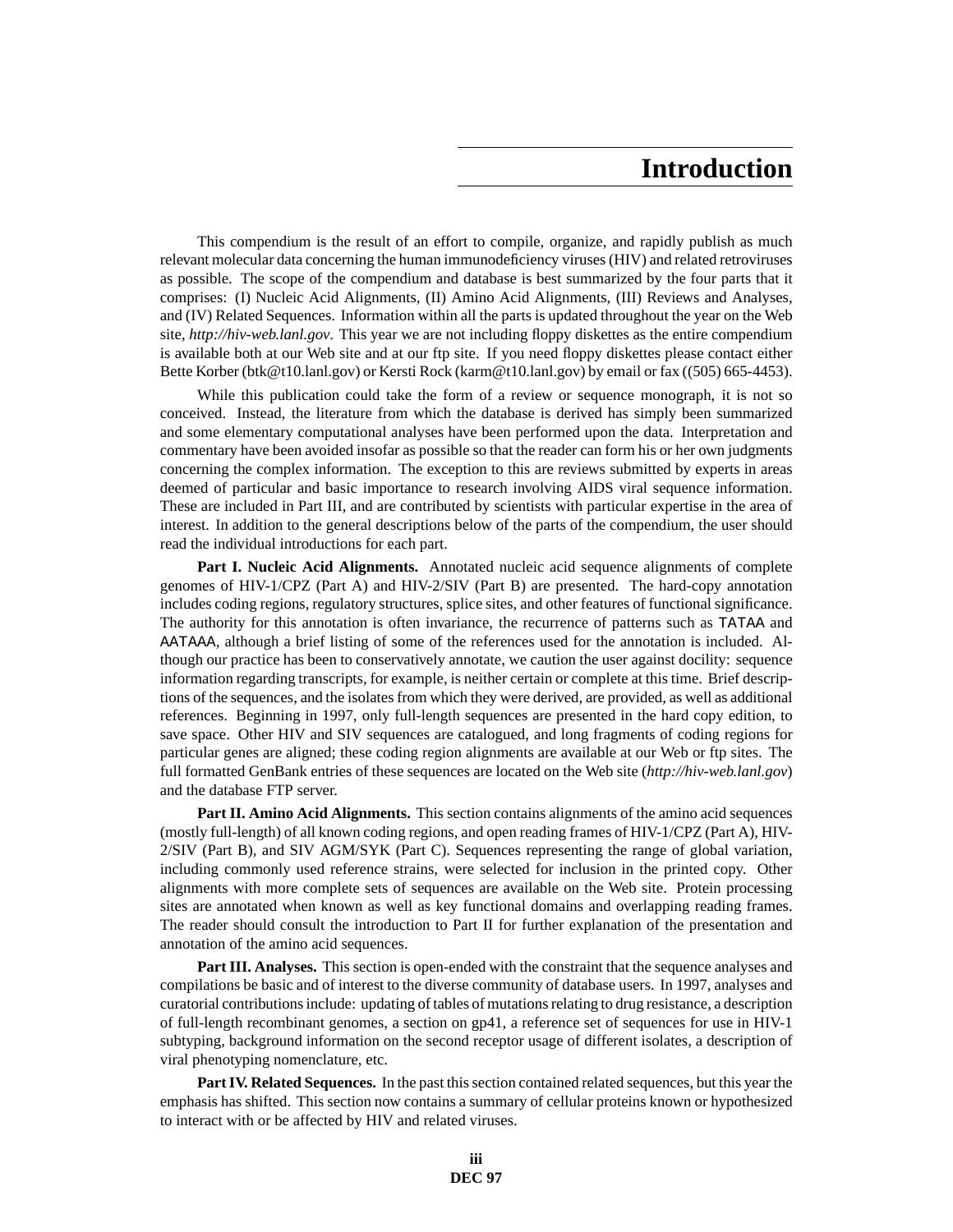### **Introduction**

A comprehensive compilation of the nucleic acid and protein sequences published in the Human Retroviruses and AIDS Database since 1987 is available through our Web site, *http://hiv-web.lanl.gov* and on our FTP Server.

We are prepared to quickly enter both protein and nucleotide sequences into the Human Retroviruses and AIDS database, and in the case of nucleotide sequences oversee their entry into the large gene libraries. Submission of unpublished sequences is invited and encouraged. Sequence data or inquiries regarding the database should be addressed to

> Bette Korber Theoretical Division T-10, MS K710 LANL Los Alamos, NM 87545

> (505)-665-4453; fax (505)-665-3493 e-mail: btk@t10.lanl.gov

A short glossary follows.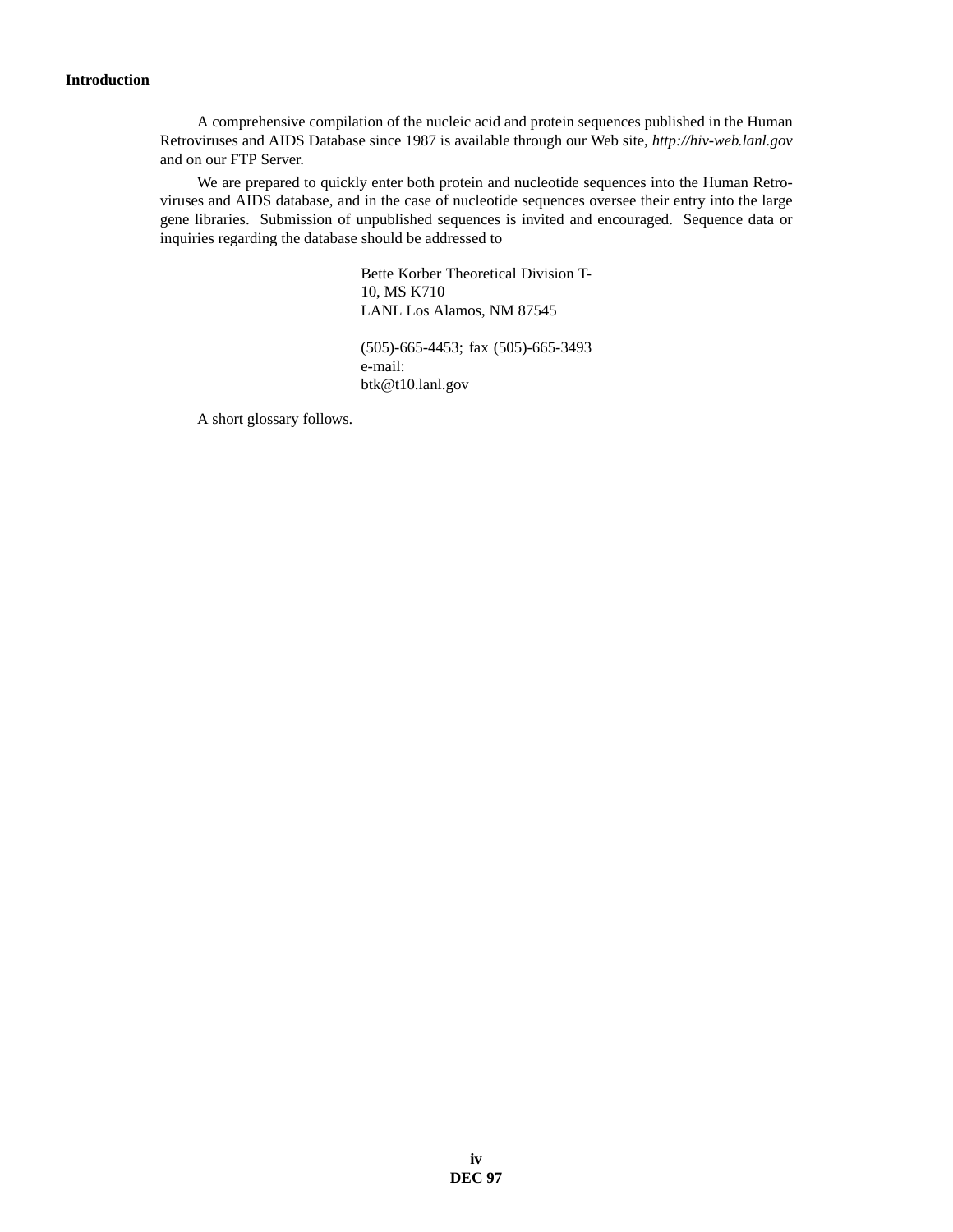



**HIV-2**

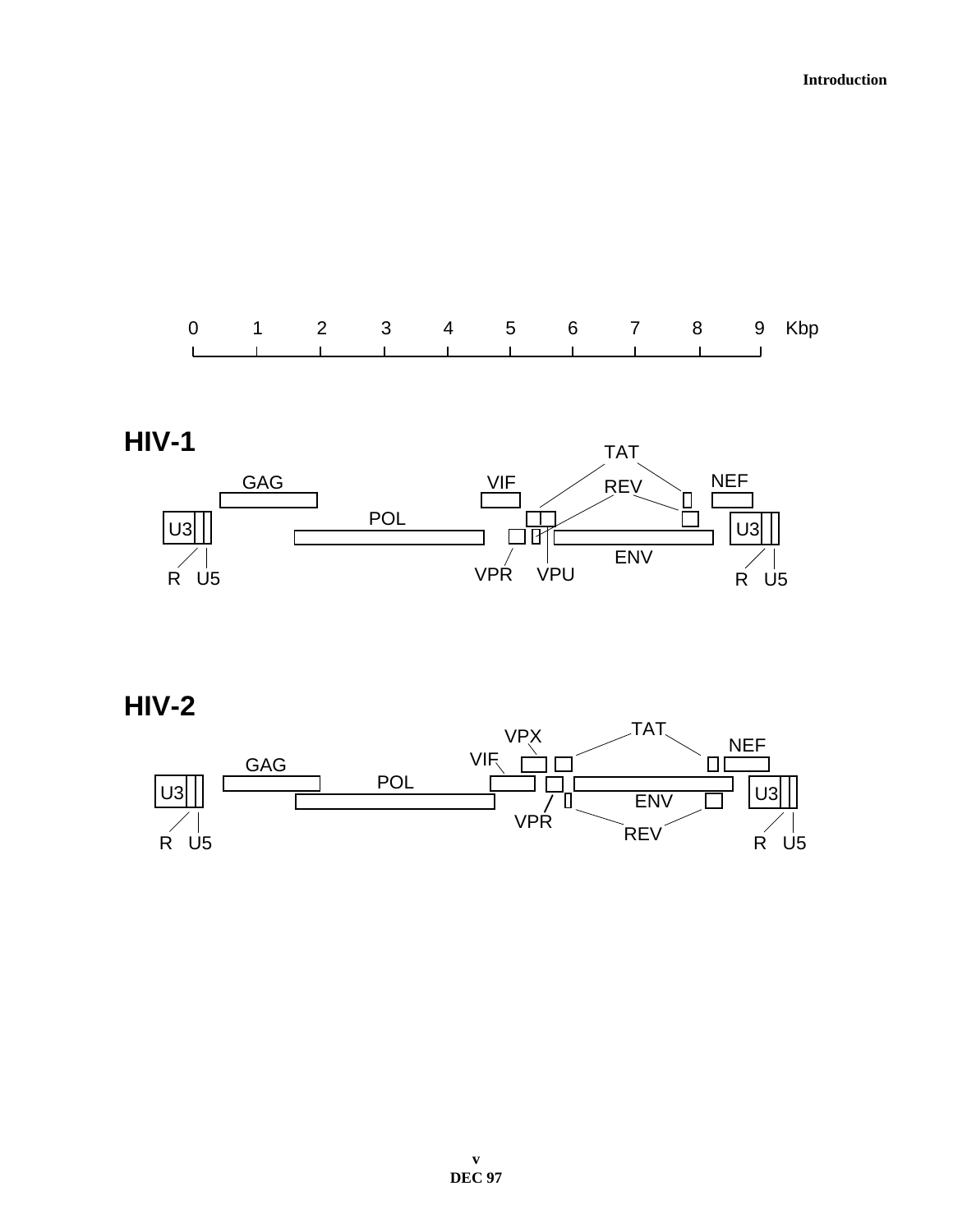$\blacksquare$ 

| <b>HIV/SIV PROTEINS</b>                            |                             |                                                                                                                               |                                                                                |  |
|----------------------------------------------------|-----------------------------|-------------------------------------------------------------------------------------------------------------------------------|--------------------------------------------------------------------------------|--|
| <b>NAME</b>                                        | SIZE                        | <b>FUNCTION</b>                                                                                                               | <b>LOCALIZATION</b>                                                            |  |
| Gag MA                                             | p17                         | membrane anchoring; env interac-<br>tion; nuclear transport of viral core.<br>(myristylated protein)                          | virion                                                                         |  |
| CA                                                 | p24                         | core capsid                                                                                                                   | virion                                                                         |  |
| N <sub>C</sub>                                     | p7                          | nucleocapsid, binds RNA                                                                                                       | virion                                                                         |  |
|                                                    | p <sub>6</sub>              | binds Vpr                                                                                                                     | virion                                                                         |  |
| Protease (PR)                                      | p15                         | gag/pol cleavage and maturation                                                                                               | virion                                                                         |  |
| Reverse tran-<br>scriptase (RT),<br><b>RNase H</b> | p66<br>p51<br>(heterodimer) | reverse transcription, RNase H<br>activity                                                                                    | virion                                                                         |  |
| Integrase (IN)                                     |                             | DNA provirus integration                                                                                                      | virion                                                                         |  |
| Env                                                | gp120/gp41                  | external viral glycoproteins bind to<br>CD4 receptor                                                                          | plasma membrane, virion enve-<br>lope                                          |  |
| Tat                                                | p16/p14                     | viral trancriptional transactivator                                                                                           | primarily in nucleolus/nucleus                                                 |  |
| Rev                                                | p19                         | RNA transport, stability and utiliza-<br>tion factor (phosphoprotein)                                                         | primarily in nucleolus/nucleus<br>shuttling between nucleolus and<br>cytoplasm |  |
| Vif                                                | p23                         | promotes virion maturation and in-<br>fectivity                                                                               | cytoplasm (cytosol, membranes)<br>virion                                       |  |
| Vpr                                                | p10-15                      | promotes nuclear localization of<br>preintegration complex, inhibits cell<br>division, arrests infected cells at<br>G2/M      | virion, nucleus (nuclear mem-<br>brane?)                                       |  |
| Vpu                                                | p16                         | promotes extracellular release of<br>viral particles; degrades CD4 in the<br>ER; (phosphoprotein only in HIV-1<br>and SIVcpz) | integral membrane protein                                                      |  |
| Nef                                                | p27-p25                     | CD4 downregulation (myristylated<br>protein)                                                                                  | plasma membrane, cytoplasm<br>(virion?)                                        |  |
| Vpx                                                | p12-16                      | vpr homolog? (not in HIV-1, only<br>in HIV-2 and SIV)                                                                         | virion (nucleus?)                                                              |  |
| Tev                                                | p28                         | tripartite tat-env-rev protein (also<br>named Tnv)                                                                            | primarily in nucleolus/nucleus                                                 |  |

=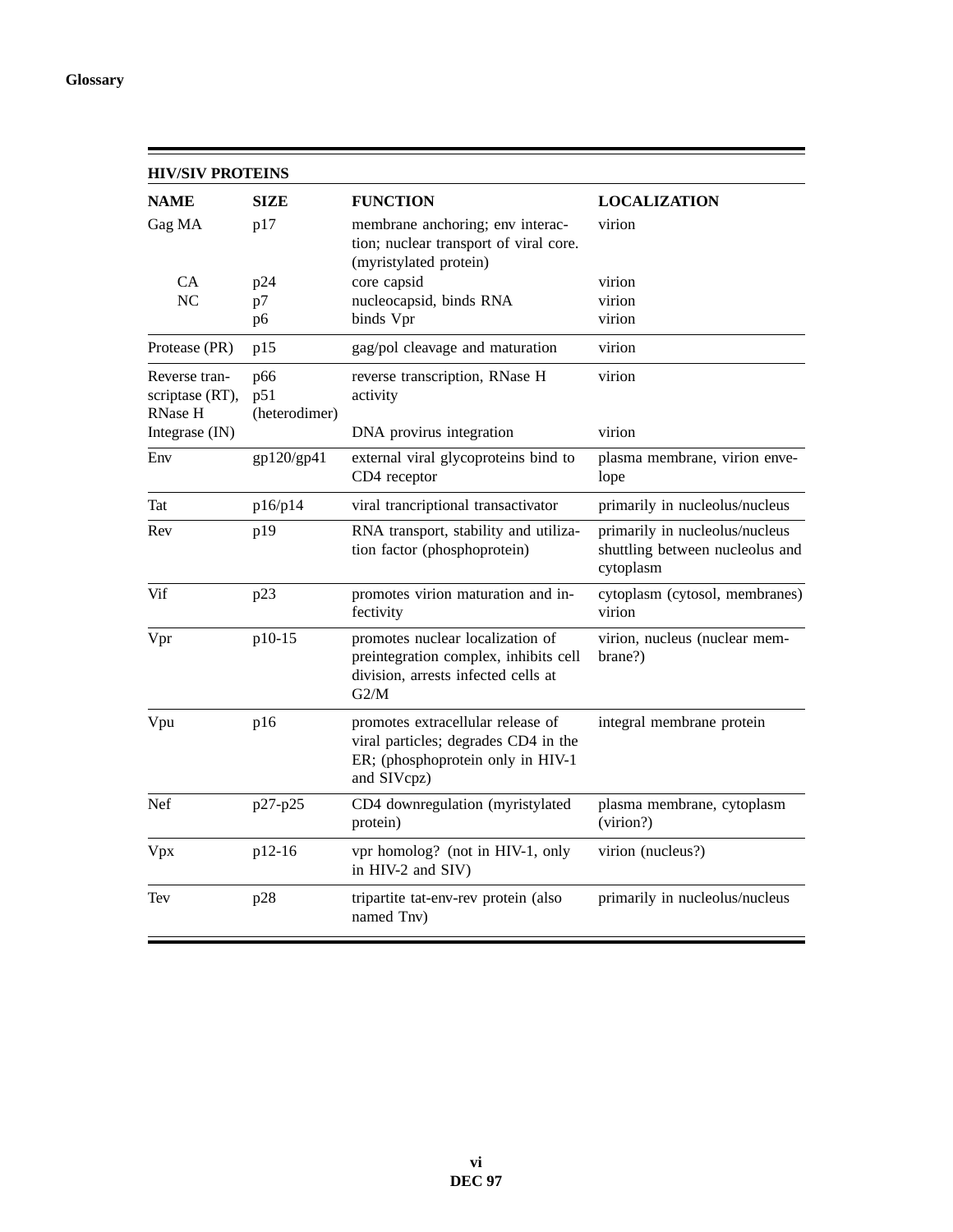**Landmarks**

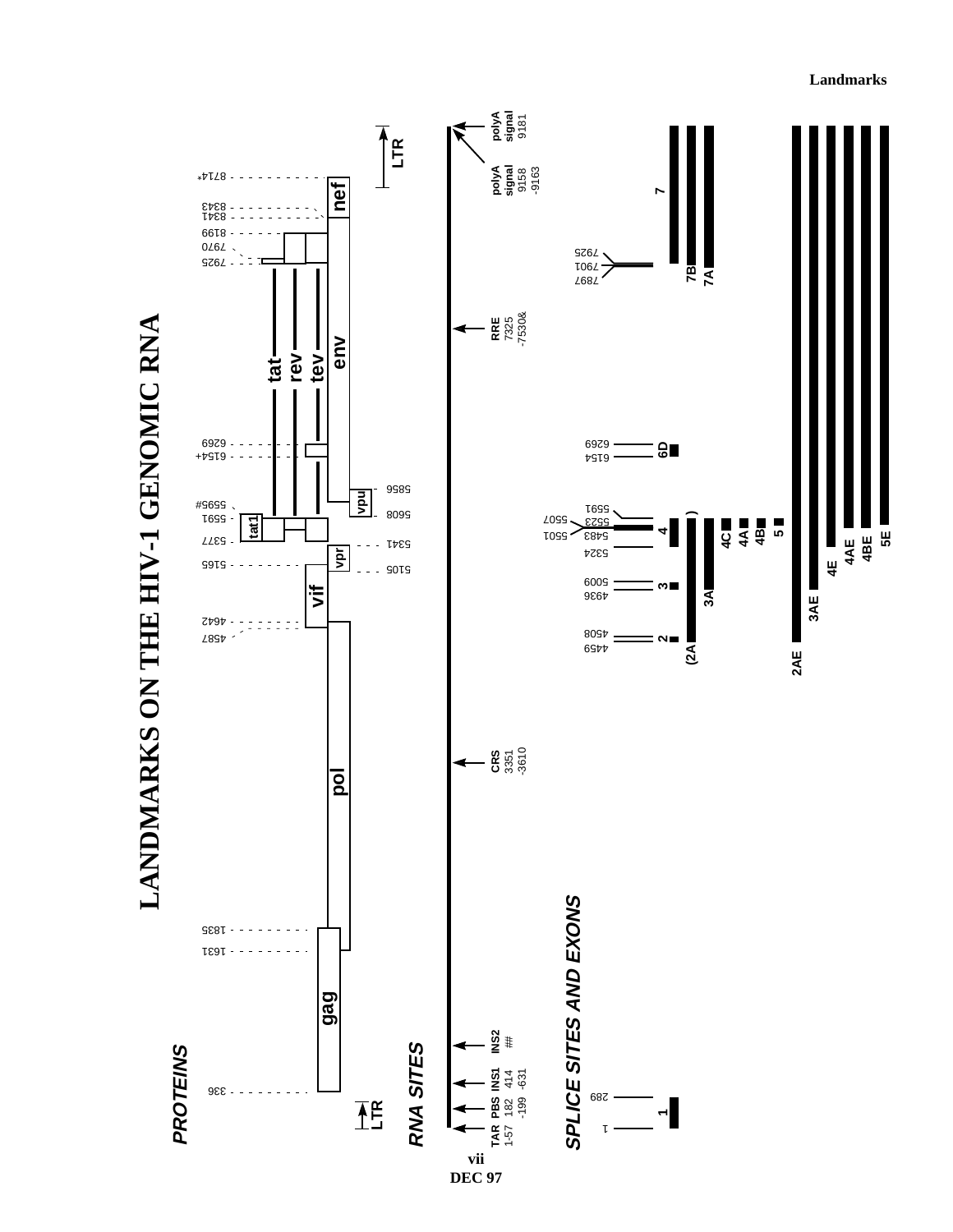## **LANDMARKS:**

### **HIV GENOMIC STRUCTURAL ELEMENTS**

- **LTR** Long terminal repeat, the DNA sequence flanking the genome of integrated proviruses. It contains important regulatory regions, especially those for transcription initiation and polyadenylation.
- **TAR** Target sequence for viral transactivation, the binding site for Tat protein and for cellular proteins; consists of approximately the first 45 nucleotides of the viral mRNAs in HIV-1 (or the first 100 nucleotides in HIV-2 and SIV.) TAR RNA forms a hairpin stem-loop structure with a side bulge; the bulge is necessary for Tat binding and function.
- **RRE** Rev responsive element, an RNA element encoded within the env region of HIV-1. It consists of approximately 200 nucleotides (positions 7327 to 7530 from the start of transcription in HIV-1.) The RRE is necessary for Rev function; it contains a high affinity site for Rev; in all, approximately seven binding sites for Rev exist within the RRE RNA. Other lentiviruses (HIV-2, SIV, visna, CAEV) have similar RRE elements in similar locations within env, while HTLVs have an analogous RNA element (RXRE) serving the same purpose within their LTR; RRE is the binding site for Rev protein, while RXRE is the binding site for Rex protein. RRE (and RXRE) form complex secondary structures, necessary for specific protein binding.
- **CRS** cis-acting repressive sequences postulated to inhibit structural protein expression in the absence of Rev. One such site was mapped within the pol region of HIV-1. The exact function has not been defined; splice sites have been postulated to act as CRS sequences.
- **INS** Inhibitory/Instability RNA sequences found within the structural genes of HIV-1 and of other complex retroviruses. Multiple INS elements exist within the genome and can act independently; one of the best characterized elements spans nucleotides 414 to 631 in the gag region of HIV-1. The INS elements have been defined by functional assays as elements that inhibit expression posttranscriptionally. Mutation of the RNA elements was shown to lead to INS inactivation and up regulation of gene expression.

### **GENES AND GENE PRODUCTS**

- **GAG** genomic region encoding the capsid proteins (group specific antigens). The precursor is the p55 myristylated protein, which is processed to p17 (MAtrix), p24 (CApsid), p7 (NucleoCapsid), and p6 proteins, by the viral protease. Gag associates with the plasma membrane where the virus assembly takes place. The 55 kDa Gag precursor is called assemblin to indicate its role in viral assembly.
- POL the genomic region encoding the viral enzymes protease, reverse transcriptase and integrase. These enzymes are produced as a Gag-pol precursor polyprotein, which is processed by the viral protease; the Gag-pol precursor is produced by ribosome frameshifting at the C-terminus of gag.
- **ENV** viral glycoproteins produced as a precursor (gp160) and processed to the external glycoprotein gp120 and the transmembrane glycoprotein gp41. The mature proteins are held together by non-covalent interactions; as a result, a substantial amount of gp120 is released in the medium. gp120 contains the binding site for the CD4 receptor.
- **TAT** Transactivator of HIV gene expression. One of the two necessary viral regulatory factors (Tat and Rev) for HIV gene expression. Two forms are known, Tat-1exon (minor form) of 72 amino acids and Tat-2exon (major form) of 86 amino acids. The electrophoretic mobility of these two forms in SDS gels is anomalous, with apparent sizes of approximately 16 kD and 14 kD for Tat- 2exon and Tat-1exon, respectively. Low levels of both proteins are found in persistently infected cells. Tat has been localized primarily in the nucleolus/nucleus by immunofluorescence. It acts by binding to the TAR RNA element and activating transcription initiation and/or elongation from the LTR promoter. It is the first eukaryotic transcription factor known to interact with RNA rather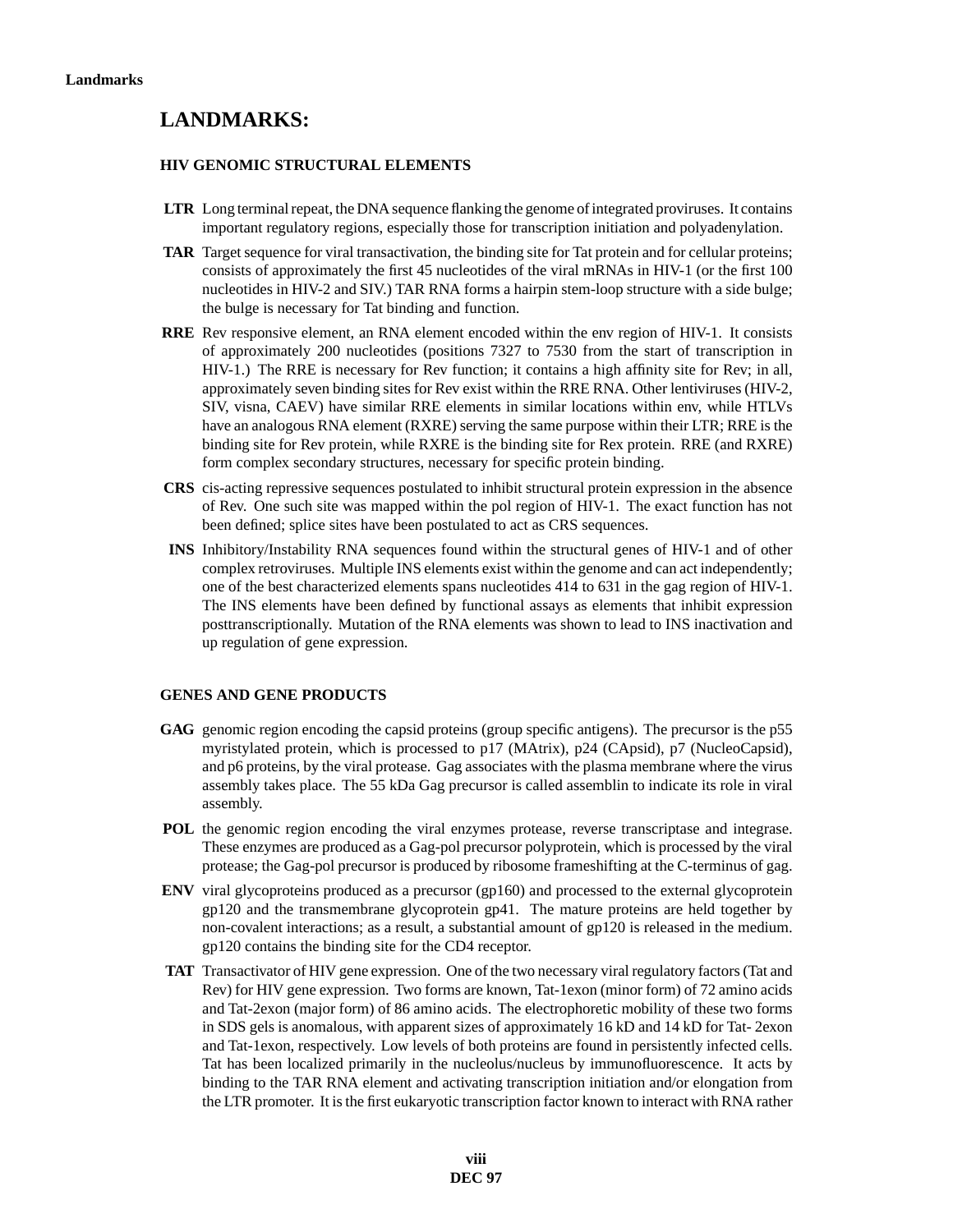than DNA and may have similarities with prokaryotic anti- termination factors. Extracellular Tat can be found and can be taken up by cells in culture.

- **REV** The second necessary regulatory factor for HIV expression. A 19 kD phosphoprotein, localized primarily in the nucleolus/nucleus, Rev acts by binding to RRE and promoting the nuclear export, stabilization and utilization of the viral mRNAs containing RRE. Rev is considered the most functionally conserved regulatory protein of lentiviruses. Rev cycles rapidly between the nucleus and the cytoplasm.
- **VIF** Viral infectivity factor, typically 23 kD. Promotes the infectivity but not the production of viral particles. In the absence of Vif the produced viral particles are defective, while the cell-to-cell transmission of virus is not affected significantly. Found in almost all lentiviruses, Vif is a cytoplasmic protein, existing in both a soluble cytosolic form and a membrane-associated form. The latter form of Vif is a peripheral membrane protein that is tightly associated with the cytoplasmic side of cellular membranes. Some recent observations suggest that Vif is incorporated in the virion.
- **VPR** Vpr (viral protein R) is a 96-amino acid (14 kd) protein, which is incorporated into the virion. It interacts with the p6gag part of the Pr55gag precursor. Vpr detected in the cell is localized to the nucleus. Proposed functions for Vpr include the nuclear import of preintegration complexes, cell growth arrest, transactivation of cellular genes, and induction of cellular differentiation. Found in HIV-1, HIV-2, SIVmac and SIVmnd. It is homologous to VPX of SIVagm.
- **VPU** Vpu (viral protein U) is unique to HIV-1 and SIVcpz, a close relative of HIV-1. There is no similar gene in HIV-2 or SIV. Vpu is a 16-kd (81-amino acid) type I integral membrane protein with at least two different biological functions: (a) degradation of CD4 in the endoplasmic reticulum, and (b) enhancement of virion release from the plasma membrane of HIV-1-infected cells. Vpu probably possesses an N-terminal hydrophobic membrane anchor and a hydrophilic moiety. It is phosphorylated by casein kinase II at positions Ser52 and Ser56. Vpu is involved in env maturation; not found in the virion.
- **NEF** (previously named 3' ORF) is an approximately 27-kd myristylated protein produced by an ORF located at the  $3'$  end of the primate lentiviruses. Other forms of Nef are known, including nonmyristylated variants. Nef is predominantly cytoplasmic and associated with the plasma membrane via the myristyl residue linked to the conserved second amino acid (Gly). Nef has also been identified in the nucleus and found associated with the cytoskeleton in some experiments. Its association with the virion is suspected but not proven. One of the first HIV proteins to be produced in infected cells, it is the most immunogenic of the accessory proteins. Initially thought to be a negative factor, Nef was found to be important for viral replication in vivo. The nef genes of HIV and SIV are dispensable in vitro, but are essential for efficient viral spread and disease progression in vivo. Nef is necessary for the maintenance of high virus loads and for the development of AIDS in macaques. Nef downregulates CD4, the primary viral receptor, and is also proposed to increase viral infectivity. Nef contains PxxP motifs that bind to SH3 domains of a subset of Src kinases and are required for the enhanced growth of HIV but not for the downregulation of CD4.
- **VPX** Virion protein of 12 kD found only in HIV-2/SIVagm and not in HIV-1 or SIVmnd. Vpx function in relation to Vpr is not fully elucidated. Vpx is necessary for efficient replication of SIV in PBMCs. Some studies indicate that Vpx and Vpr proteins may be functionally distinct. Progression to AIDS and death in SIV-infected animals can occur in the absence of Vpr or Vpx. Double mutant virus lacking both vpr and vpx was severely attenuated, whereas the single mutants were not, suggesting a redundancy in the function of Vpr and Vpx related to virus pathogenicity.
- **TEV** (also named tnv) tripartite 28 kD viral phosphoprotein produced by some HIV-1 strains. Found primarily in the nucleolus/nucleus. Tev contains the first exon of Tat, a small part of Env and the second exon of Rev. It exhibits both Tat and Rev functions and can functionally replace both essential regulatory proteins of HIV-1. It is produced very early in infection.